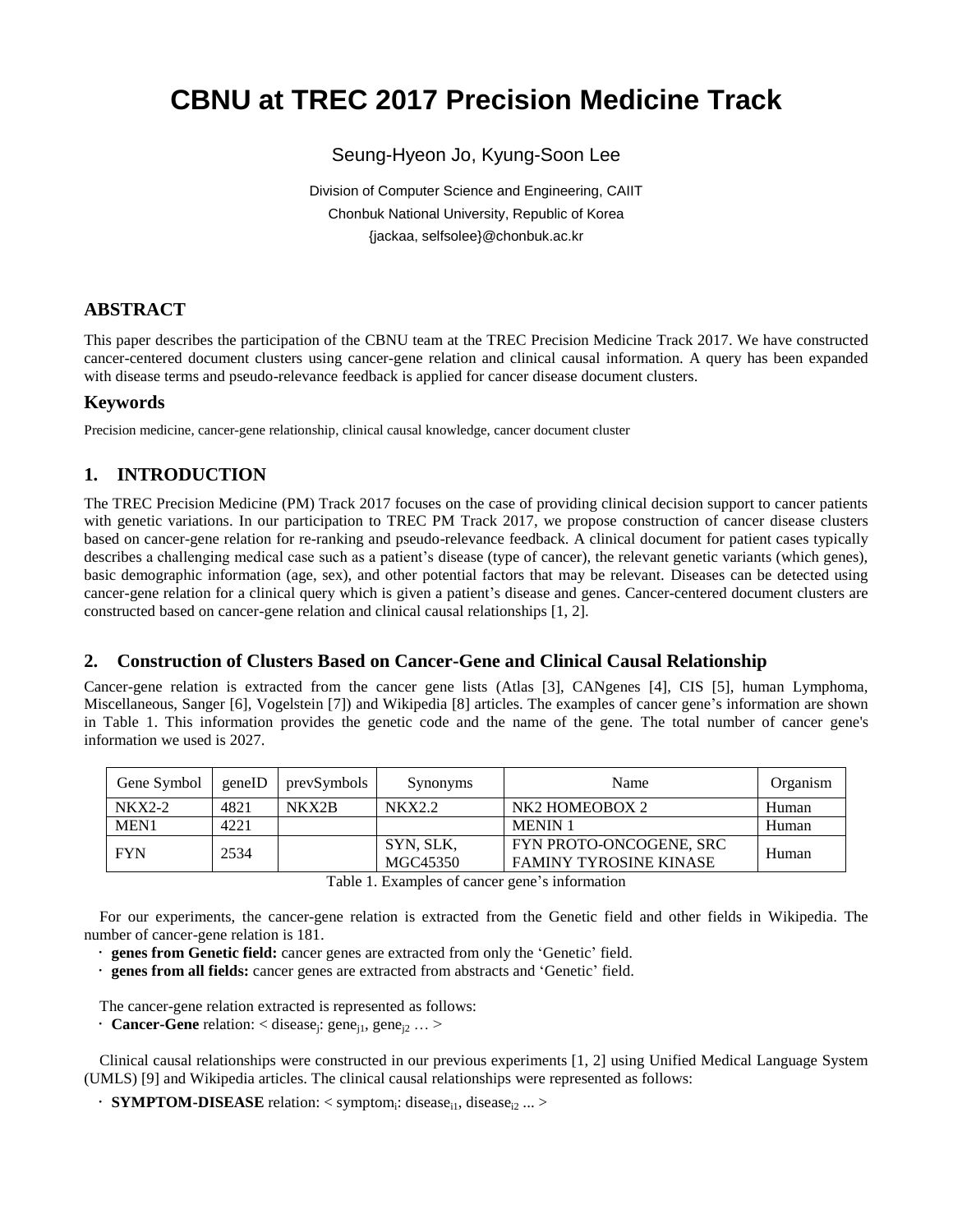- **DISEASE-SYMPTOM** relation: < disease<sub>j</sub>: symptom<sub>j1</sub>, symptom<sub>j2</sub> ... >
- **TEST-DISEASE** relation:  $\langle$  test<sub>k</sub>: disease<sub>k1</sub>, disease<sub>k2</sub> ...  $>$
- $\cdot$  **DISEASE-TEST** relation: < disease<sub>l</sub>: test<sub>11</sub>, test<sub>12</sub> ... >
- **TREATMENT-DISEASE** relation: < treatment<sub>m</sub>: disease<sub>m1</sub>, disease<sub>m2</sub> ... >
- **DISEASE-TREATMENT** relation: < disease<sub>n</sub>: treatment<sub>n1</sub>, treatment<sub>n2</sub> ... >

In order to create initial disease clusters, three types of clinical causal relationships are used: disease-symptom, disease-test, and disease-treatment relationships. The retrieved documents contain all the causal relationship terms.

- **Disease-Symptom** relationships: <disease<sub>x</sub>: symptom<sub>x1</sub>, symptom<sub>x2</sub>, ... >
- **Disease-Test** relationships: <disease<sub>x</sub>: test<sub>x1</sub>, test<sub>x2</sub>, ... >
- **Disease-Treatment** relationships: <disease<sub>x</sub>: treatment<sub>x1</sub>, treatment<sub>x2</sub>, ... >

Figure 1 shows the clinical causal relationships with cancer-gene relation. These causal relations are used for cancercentered document clustering and expanding disease terms.



Figure 1. Clinical causal relationships including cancer-gene information

An initial cancer disease cluster contains documents which have all four types of relationships such as Disease-Symptom, Disease-Test, and Disease-Treatment, and Cancer-Gene relation terms. In Figure 2, the selected documents are used for constructing an initial cancer cluster. The number of initial and final cancer clusters is 181, which is the number of cancers extracted. The number of documents of initial cancer clusters is 5,283 for Scientific Abstracts collection and 2,376 for Clinical Trials collection.



Figure 2. Creating a cancer disease cluster

For the other documents which are not belong to the initial clusters, CNN(Convolutional Neural Network) method is applied for classification[10]. For learning, the documents in an initial cluster are used as positive examples and other documents are used for negative examples. These documents are pseudo-relevant and pseudo-non relevant.

The detected diseases for a query are used to select particular document clusters. The selected clusters are used for pseudorelevance feedback and re-ranking. For pseudo-relevant documents, the top 25 documents are selected based on Re-ranking scores. For re-ranking, the initial retrieval result for an original query and the scores from the selected clusters is combined as the following Equation.

$$
Score(Q, D)' = \lambda \cdot Score(Q, D) +
$$
  

$$
(1 - \lambda) \cdot \frac{1}{|C|} \sum_{i=1}^{|C|} \{Score(Q_{D-S}, C_i) + Score(Q_{D-T}, C_i) + Score(Q_{D-X}, C_i) + Score(Q_{C-G}, C_i)\}
$$
 (1)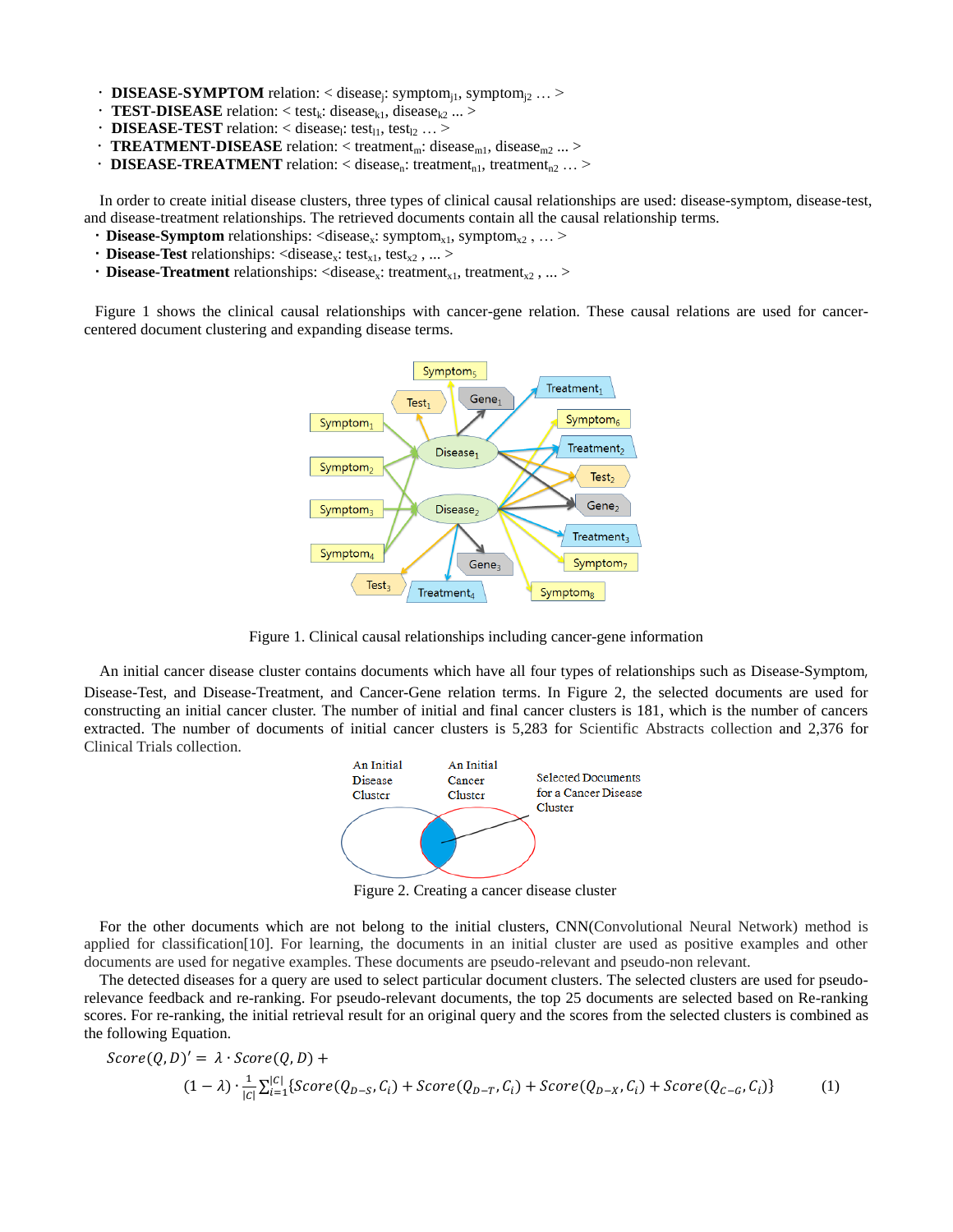where *Q* is an original query and |C| represents the number of document clusters.  $Q_{D-S}$ ,  $Q_{D-T}$ ,  $Q_{D-X}$  *and*  $Q_{C-G}$  represents a query using Disease-Symptom, Disease-Test, Disease-Treatment, and Cancer-Gene relationship terms, respectively. *Score(Q, D)* is the initial retrieval score for a query.  $Score(Q_{D-S}, C_i)$ ,  $Score(Q_{D-T}, C_i)$ ,  $Score(Q_{D-S}, C_i)$  and  $Score(Q_{C-G}, C_i)$  represents the retrieval result of a document *D* for the cluster *C<sup>i</sup>* in a Disease-Symptom relationship, Disease-Test relationship, Disease-Treatment relationship and Cancer-Gene relation for cancer *i*, respectively. In our experiments, Indri search engine [11] is used for baseline retrieval.

## **3. SUBMITTED RUNS**

## **3.1 Run Description**

Our experimental methods are described as follows.

- **cbnuSA1**: Re-ranking based on the cancer-gene relation for Scientific Abstracts (genes from "genetic" field)
- **cbnuSA2**: Re-ranking based on the cancer-gene relation for Scientific Abstracts (genes from all fields)
- **cbnuSA3**: Pseudo-Relevance Feedback for cbnuSA2
- **cbnuSA4** (non-submitted): Pseudo-Relevance Feedback for cbnuSA1
- **cbnuCT1**: Re-ranking based on the cancer-gene relation for Clinical Trials (genes from "genetic" field)
- **cbnuCT2**: Re-ranking based on the cancer-gene relation for Clinical Trials (genes from all fields)
- **cbnuCT3**: Pseudo-Relevance Feedback for cbnuCT2
- **cbnuCT4** (non-submitted): Pseudo-Relevance Feedback for cbnuCT1

## **3.2 Experimental Results**

The experimental results for Scientific Abstracts are shown in Table 2. The cbnuSA1 shows significant improvement over the median.

| RunID                | infNDCG | P@10   | R-Prec |
|----------------------|---------|--------|--------|
| chnu <sub>S</sub> A1 | 0.3139  | 0.4483 | 0.2135 |
| cbnuSA2              | 0.1143  | 0.1621 | 0.0928 |
| chnu S A3            | 0.1364  | 0.1897 | 0.1020 |
| chnu SAA             | 0.3218  | 0.4614 | 0.2287 |
| Median               | 0.2685  | 0.3586 | 0.1739 |
| <b>Best</b>          | 0.5782  | 0.8552 | 0.3928 |

Table 2. Experimental results for Scientific Abstracts

The experimental results for Clinical Trials are shown in Table 3. The cbnuCT1 and cbnuCT3 shows improvement over the median.

| RunID       | P@5    | P@10   | P@15   |
|-------------|--------|--------|--------|
| chnuCT1     | 0.3931 | 0.3379 | 0.2897 |
| cbnuCT2     | 0.2207 | 0.2241 | 0.2046 |
| chnuCT3     | 0.2759 | 0.2586 | 0.2391 |
| chnuCT4     | 0.4003 | 0.3574 | 0.3026 |
| Median      | 0.2929 | 0.2536 | 0.2262 |
| <b>Best</b> | 0.7714 | 0.6750 | 0.5905 |

Table 3. Experimental results for Clinical Trials